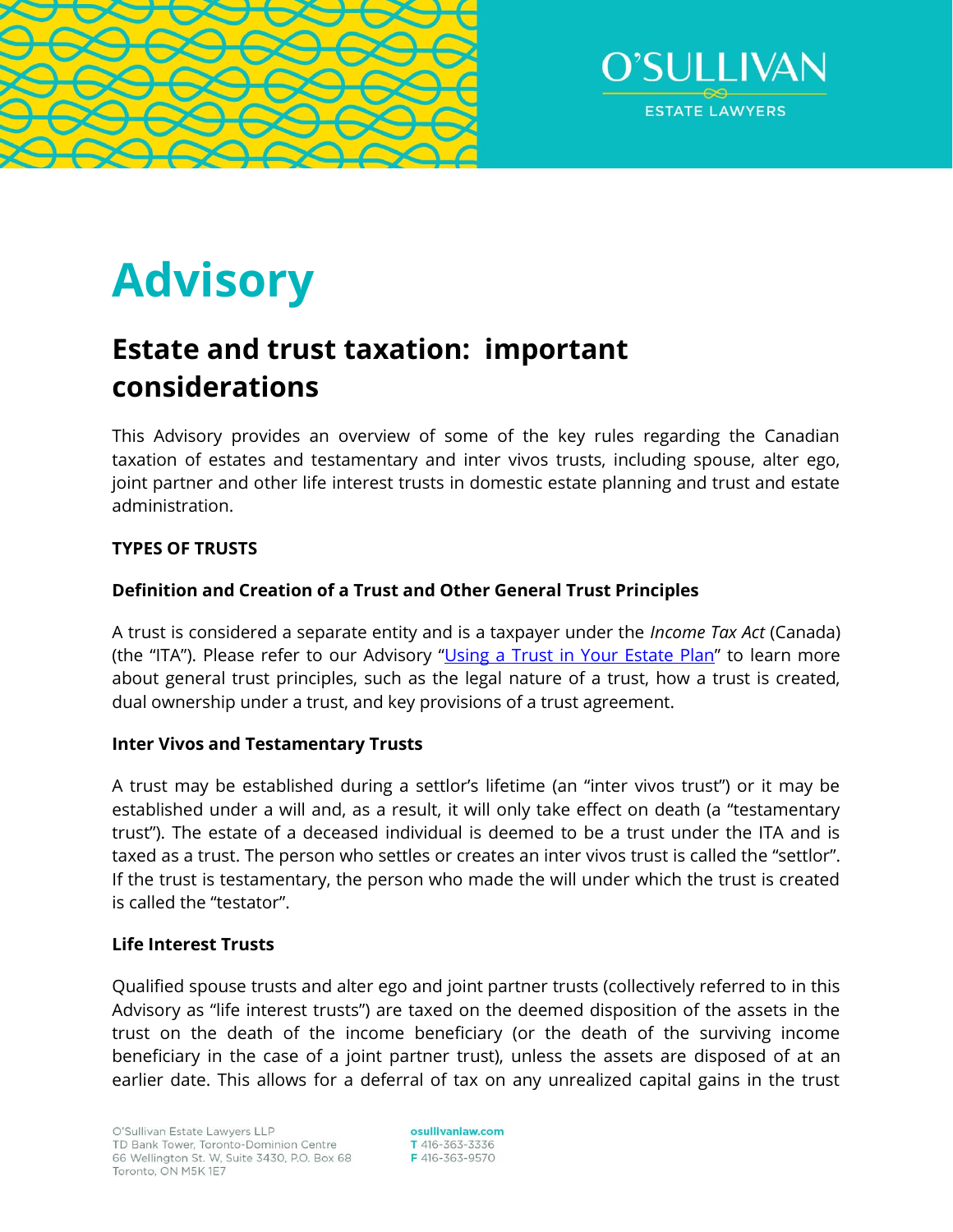

until the death of the income beneficiary (or last surviving income beneficiary in the case of a joint partner trust), at the latest. All accumulated capital gains in the trust are taxed at that time.

# **Qualified Spouse Trusts**

Qualified spouse trusts under the ITA can be either inter vivos or testamentary. The spouse must be entitled to all of the annual net income of the trust for his or her lifetime and no person except the spouse may receive or otherwise obtain the use of any of the income or capital of the trust during the spouse's lifetime. Other requirements under the ITA include that the settlor or testator must be a Canadian resident for income tax purposes at the time of the settlement of the trust or immediately before his or her death (as the case may be) and the trust must be Canadian resident for tax purposes immediately after the time the property vested indefeasibly in the trust (which essentially means when all possible steps to legally transfer ownership of the property to the trustees have been taken).

Assets may be transferred to the trust on a tax-free, rollover basis, although an election can be made to transfer certain assets at fair market value (which may be desirable in certain circumstances, for example if there are capital losses which can offset gains). In the case of testamentary qualified spouse trusts, the assets must vest indefeasibly in the trust within 36 months of the testator's death to qualify for the rollover (although the period can be extended if an application for an extension is made within the 36-month period). Also, spouse trusts are not subject to the 21-year deemed disposition rules, whereby capital property is deemed to be disposed of thereby giving rise to capital gains or losses in the trust every 21 years (discussed later in this Advisory), which apply to most other types of trusts.

Because the rules must be strictly followed to ensure the benefits of using a qualified spouse trust are obtained, it is important to ensure that a spouse trust which is intended to qualify for such treatment does not include provisions which disqualify it. For example, loans at a rate which is less than a commercial rate of interest to anyone other than the beneficiary spouse, or even the power to make such a loan, could taint the spouse trust. Also, Canada Revenue Agency ("CRA") has taken the position that the ability of the trustees to purchase and pay the premiums of a life insurance policy on the life of the spouse taints the trust, as the trust fund is being used for a purpose which will not benefit the spouse but rather other beneficiaries, since the insurance proceeds will not be paid to the trust until after the spouse's death.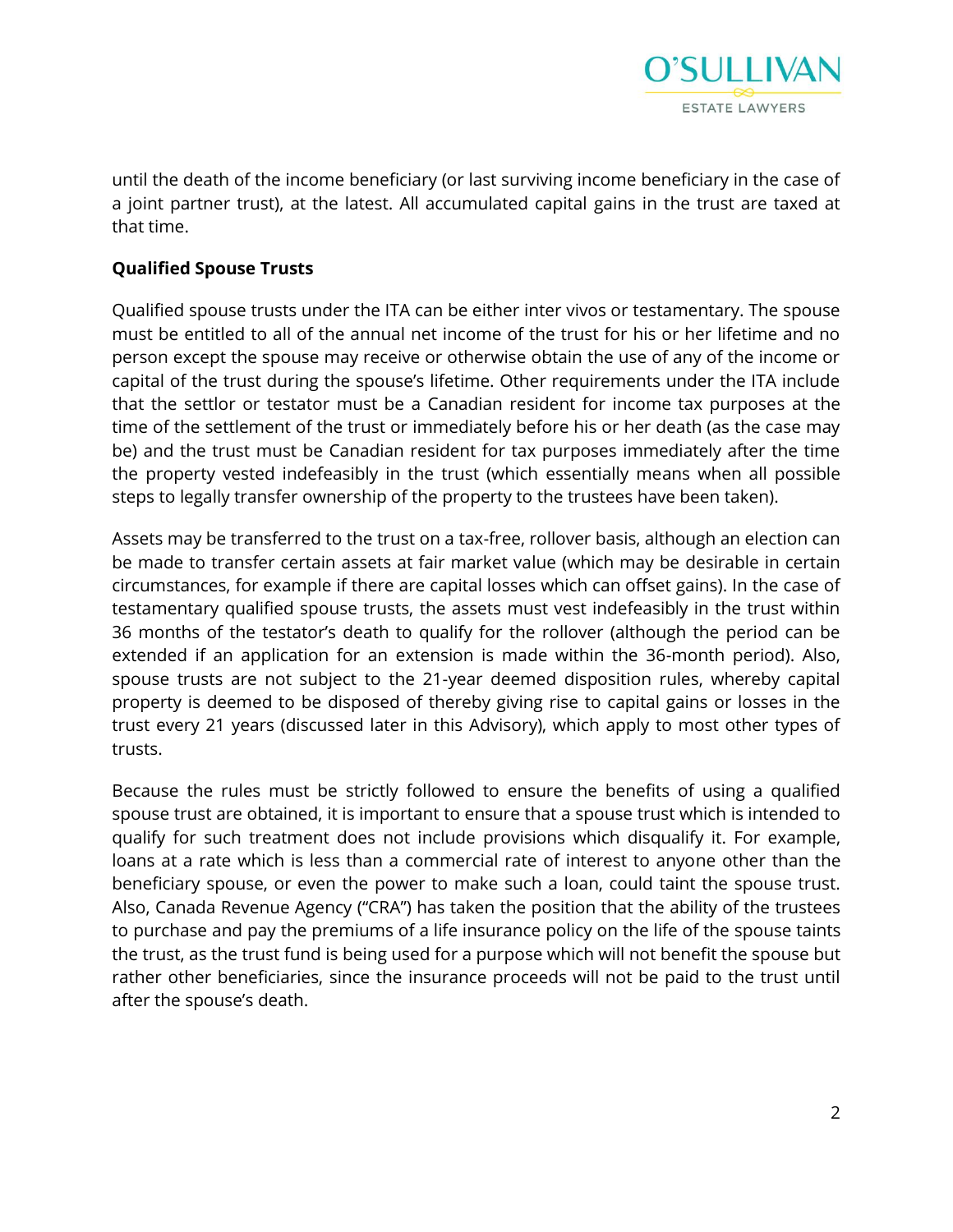

# **Alter Ego and Joint Partner Trusts**

An alter ego trust is created by a person for his or her sole benefit during his or her lifetime. A joint partner trust is created by a person for the benefit of the person and his or her spouse (including a common law spouse) until the death of the survivor of them. Alter ego trusts and joint partner trusts are entitled to special treatment under the ITA. Persons age 65 or older may establish an alter ego or joint partner trust and transfer assets to it on a tax-deferred basis, whereas normally a transfer of property to a trust, with certain exceptions, results in a disposition, which may result in tax on any resulting capital gains.

#### **BASIC TAX RULES**

#### **Inter Vivos and Testamentary Trusts**

#### *Rates of Tax on Inter Vivos and Testamentary Trusts*

Under the current rules, the top marginal rate of tax applies on income earned by, and taxed in, both inter vivos trusts and testamentary trusts, which includes estates, with certain exceptions for Graduated Rate Estates and Qualified Disability Trusts, as discussed below.

### *21-Year Deemed Disposition of Trust Capital*

Both inter vivos and testamentary trusts, with certain exceptions for life interest trusts (discussed above), are subject to the 21-year deemed disposition rule. This rule provides that a trust will be deemed to have disposed of all of its capital property on the 21st anniversary of the date the trust is established, and every 21 years after that. The trust is taxed on the net capital gain on the capital assets held in the trust on that date.

Certain planning steps may be available to minimize or avoid the 21-year deemed disposition in a trust, such as making a capital distribution and "rolling out" assets from the trust to beneficiaries before the 21-year anniversary. However, the terms of the trust may restrict what planning the trustees can do in this regard.

#### *Other Tax Rules Which Affect Trusts*

Estates (other than Graduated Rate Estates, discussed below), testamentary (other than Qualified Disability Trusts, discussed below) and inter vivos trusts are subject to a number of other rules (with certain exceptions) under the ITA, including that they:

1. Have a calendar tax year-end;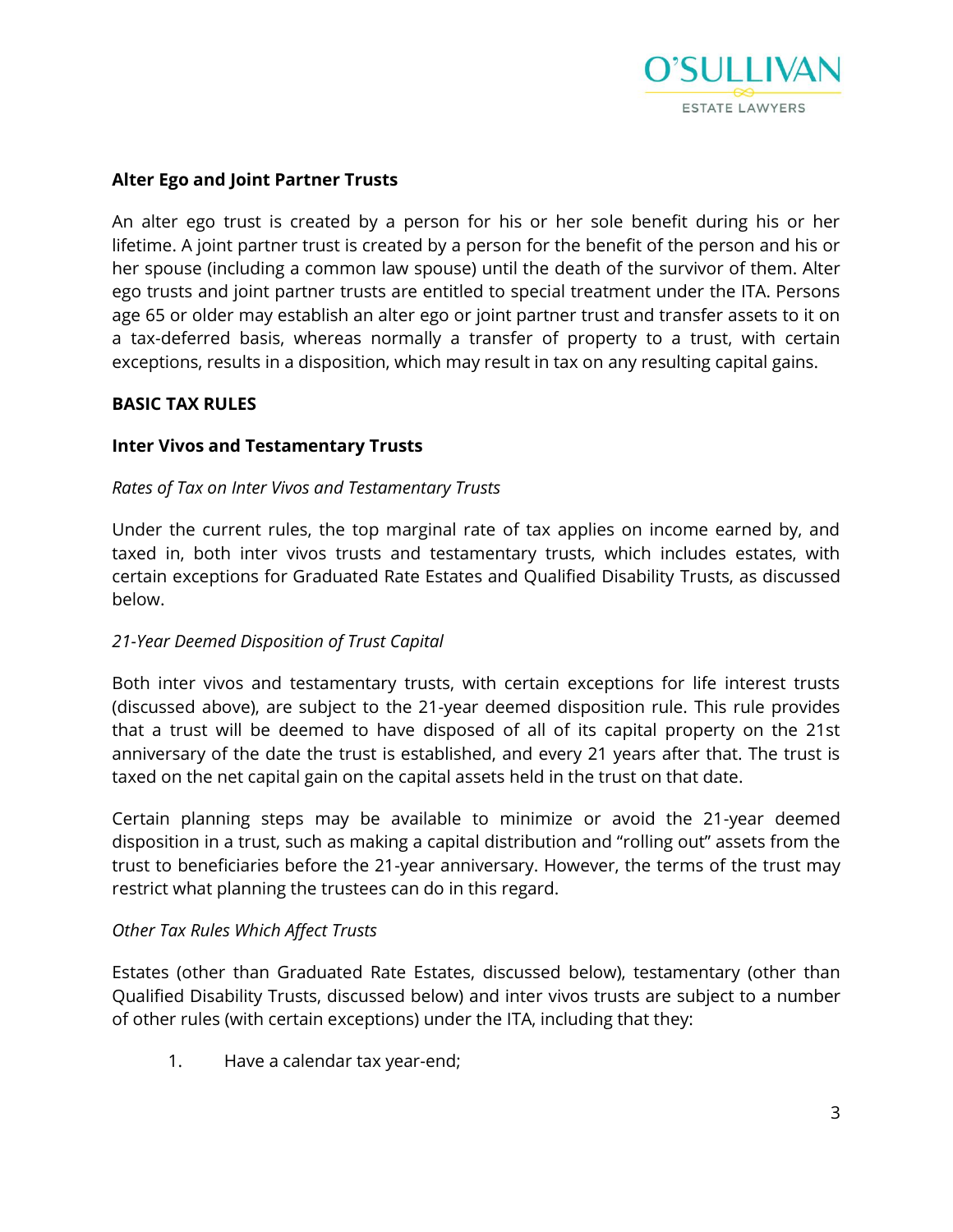

- 2. Pay tax instalments, if applicable;
- 3. Pay alternative minimum tax, if applicable;
- 4. Are unable to allocate investment tax credits to beneficiaries; and,
- 5. Are unable to elect to tax income paid to a beneficiary in the trust unless the trust has losses to offset the tax.

# **Taxation on Death and Taxation of Estates**

#### *Taxation in the Year of Death*

In the year of death, a deceased individual will be taxed on three main types of income:

- Income earned to the date of death (including, for example, employment, investment or business income);
- Income deemed to be realized at the date of death (such as the value of Registered Retirement Savings Plans ("RRSPs") and Registered Retirement Income Funds ("RRIFs") held by the individual at death, discussed further below); and,
- Income arising from the disposition of assets which under the ITA is deemed to occur immediately before death (typically capital gains tax on the gain in value arising from the deemed disposition of capital property, such as non-registered investments or real property, discussed further below).

### *Taxation of Registered Retirement Accounts in the Year of Death*

Registered retirement accounts such as RRSPs and RRIFs are treated differently in the year of death than other investment assets. Not only are payments received by the deceased individual from such plans to the date of the individual's death included in income, but any balance in such plans held by the individual at his or her date of death will be deemed to be income arising at the date of death. The full value of the plans held at date of death will therefore be taxable as income subject to tax at the individual's marginal tax rate.

An exemption from the application of this rule is available if the plan is paid to a spouse (married or common law) of the deceased account holder. The spouse may then roll the proceeds into his or her own RRSP or RRIF, and the proceeds will be not be taxed in the deceased's final tax return if the transfer is completed within the required period (the time limit is 60 days after the end of the year of death, subject to extension by the Minister of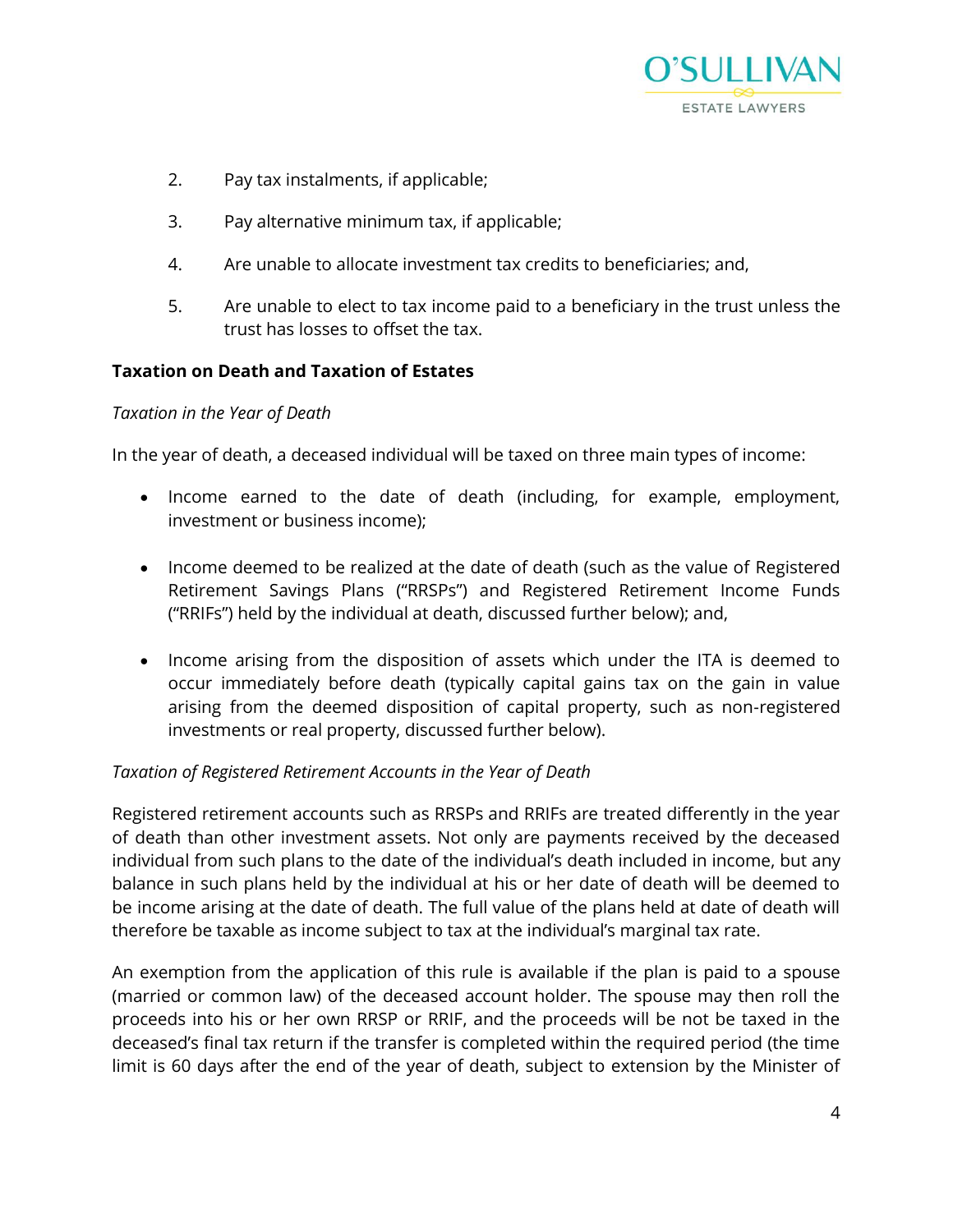

Finance). The spouse will then be taxed on any withdrawals from the funds he or she makes in the future. If the spouse is the designated beneficiary of the plan, the deceased's estate may still elect to tax some of the RRSP or RRIF proceeds in the estate, which may be beneficial in some circumstances. It should be noted that the spouse is not obligated to roll over the plan proceeds to his or her own registered plan, in which case the deceased account holder's estate will become liable for income tax on the plan proceeds, as described above.

Limited exemptions from the application of this rule are also available for dependent children and grandchildren (whose income must be below a certain threshold to qualify as a dependent), typically involving a limited-term annuity being purchased for the child or grandchild from the proceeds unless the dependent child or grandchild is also mentally or physically infirm, in which case the dependent child or grandchild can also roll over the proceeds to an RRSP or RRIF (and in certain circumstances a Registered Retirement Disability Plan).

It should be noted that the exemptions set out above are available even if the plan is payable to the estate and not designated directly to the beneficiary in question, as the estate and beneficiary can jointly elect to apply the rollover in such circumstances, subject to certain terms and conditions.

### *Deemed Disposition of Capital Property*

Capital assets such as investments (non-registered), shares in a private company or real estate are deemed to be disposed as a result of the death of the individual owner and any gain or loss arising on the deemed disposition is included in the individual's income in his or her year of death.

The individual's principal residence (which can be any residence the individual designates as his or her principal residence) is exempt from capital gains tax. Qualified small business shares and farm or fishing property may also be eligible for a lifetime capital gains tax exemption up to a maximum amount (if the individual has not previously claimed the exemption amount, as this is a lifetime maximum exemption amount).

Property transferred to a spouse (married or common law) outright or to a qualified spouse trust on death can be rolled over at its cost base and the gain or loss will be included in the spouse's or spouse trust's income at the earlier of when the asset is disposed of by the surviving spouse or the trustees of the spouse trust, as the case may be, or on the surviving spouse's death. A family farm or shares in a family farm corporation may be eligible for a tax-free rollover to a child or grandchild in certain circumstances.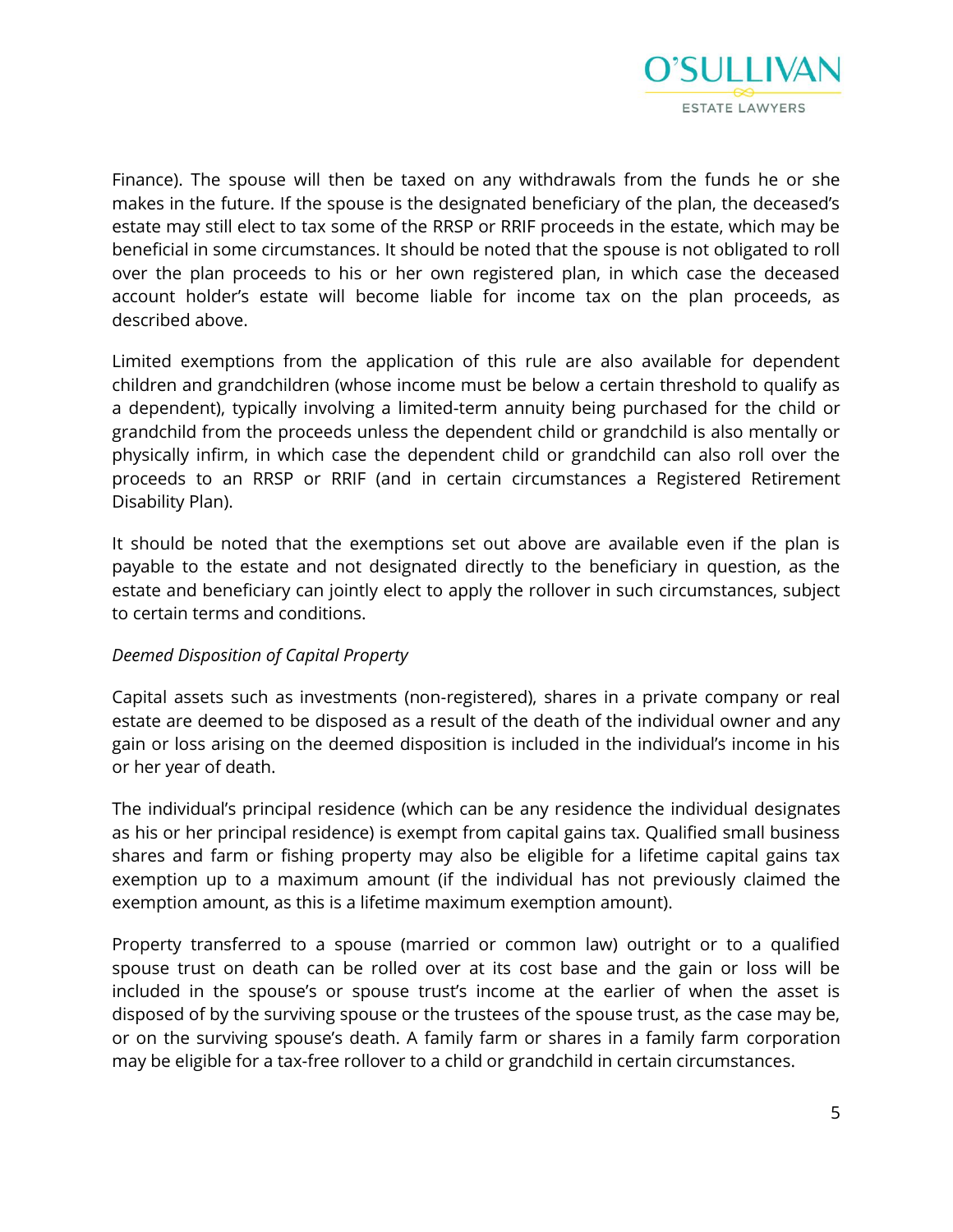

### *Foreign Assets Held on Death*

The deemed disposition of capital property on death will include foreign capital property held by a deceased Canadian resident at death, as all worldwide income is taxable. The foreign jurisdiction may impose tax on the same assets and double taxation on such assets may therefore arise. Canada has tax treaties with some countries which may mitigate these rules. For example, Canada has tax treaties with the U.S. and France which reduce or eliminate double taxation on death by in general allowing a credit for the foreign taxes paid against Canadian capital gains tax on the same assets. Cross-border income tax and other professional advice is critical when dealing with such situations.

#### *Income Arising After Death*

As noted above, the estate of a deceased individual is taxed on income arising after death in the same manner as a trust is taxed, as it is considered to be a trust for the purposes of the ITA. The exception to this is if and while the estate qualifies as a Graduated Rate Estate.

#### *Graduated Rate Estate ("GRE")*

An estate can qualify as a GRE for up to 36 months following a person's death and must:

- 1. Qualify as a testamentary trust under the ITA (i.e. a trust that does not come into being until the person's death and does not receive any contributions from another person, subject to certain restrictions regarding debt payments and loans);
- 2. Designate itself as a GRE in its first tax return filed after December 31, 2015;
- 3. Be the sole estate designated as a GRE for a deceased person; and,
- 4. Provide the deceased's Social Insurance Number on all tax returns filed while a GRE (i.e. not a new trust tax identification number).

According to CRA commentary, only the "general" estate will qualify as a GRE. Ongoing testamentary trusts and insurance trusts provided for in a will or pursuant to a beneficiary designation do not qualify as GREs under the rules. If an executor has the discretion under the will to do so, it is possible to continue the estate administration for the full 36-month period in order to obtain the benefit of graduated tax rates, even if the estate is immediately distributable.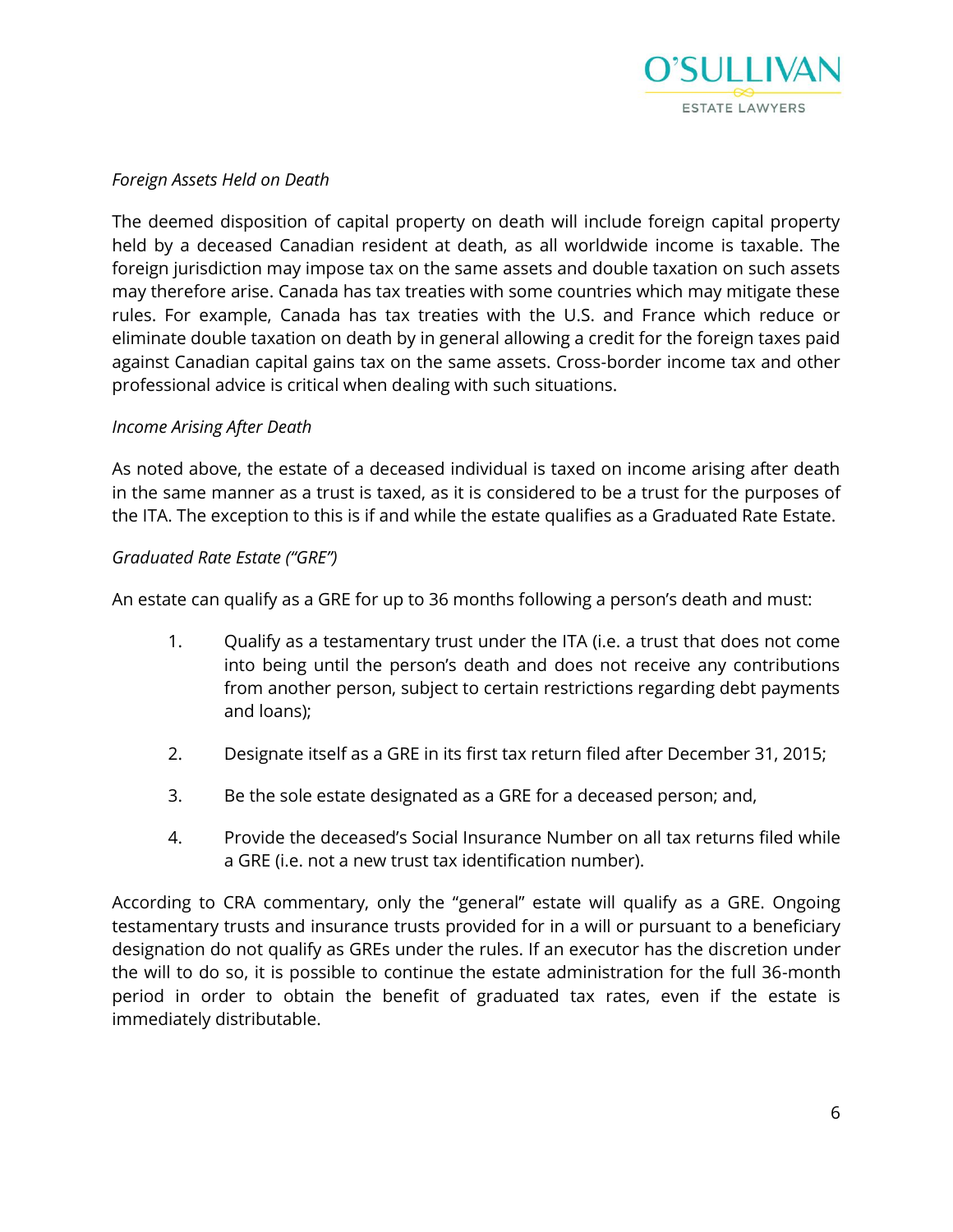

An estate will cease to be a GRE on the earliest of the following dates: 36 months after the deceased person's date of death; the date the estate no longer meets the requirements set out above; and, the date the general estate administration is complete and ongoing trusts, if any, are set up. On this date, the estate will be deemed to have a tax year end and will thereafter be taxed as a regular trust, paying tax at the top marginal tax rate and being subject to the other rules applicable to trusts.

Under the rules, there is no discretion given to the Minister of Finance to extend the time for an estate to be a GRE after the initial 36-month period, even if, for example, there is ongoing estate litigation or unforeseen problems arise which prevent the estate from being fully administered within that time frame.

#### *Issues Arising from the GRE Rules*

Many issues involving trust planning and tax planning for trusts and estates arise from the GRE rules, although some initial concerns were alleviated by the CRA after the rules came into effect in 2016. For example, CRA has confirmed that where a person has executed multiple wills, such as a "primary will" and a "secondary will" commonly used in Ontario to minimize exposure to Ontario Estate Administration Tax (often referred to as "probate fees"), it will consider there to be only one estate.

Certain tax planning after death can now only be accomplished successfully as long as the estate qualifies as a GRE. For example, if a person owns shares in a private corporation, his or her executor can only engage in certain post-mortem tax planning to avoid doubletaxation on the value of those shares if his or her estate is a GRE at the time the planning is completed.

Executors will have to be very careful not to disqualify an estate from being a GRE where certain tax planning depends on this status and to complete such tax planning within 36 months of the deceased's date of death. For example, one requirement to qualify as a GRE is that no person other than the deceased can contribute to the estate, therefore an estate can be disqualified from being a GRE if someone else contributes to the estate. This could happen if a beneficiary borrows from the estate and then recontributes the borrowed funds to the estate, or if a related person pays the deceased's debts and is not reimbursed as required within the necessary timeframe. Another issue to bear in mind is that GRE designations cannot be late-filed by executors, and an estate may therefore miss the opportunity of a GRE designation if the executors fail to make the necessary designation on the first estate tax filing or if they make the first estate tax filing late.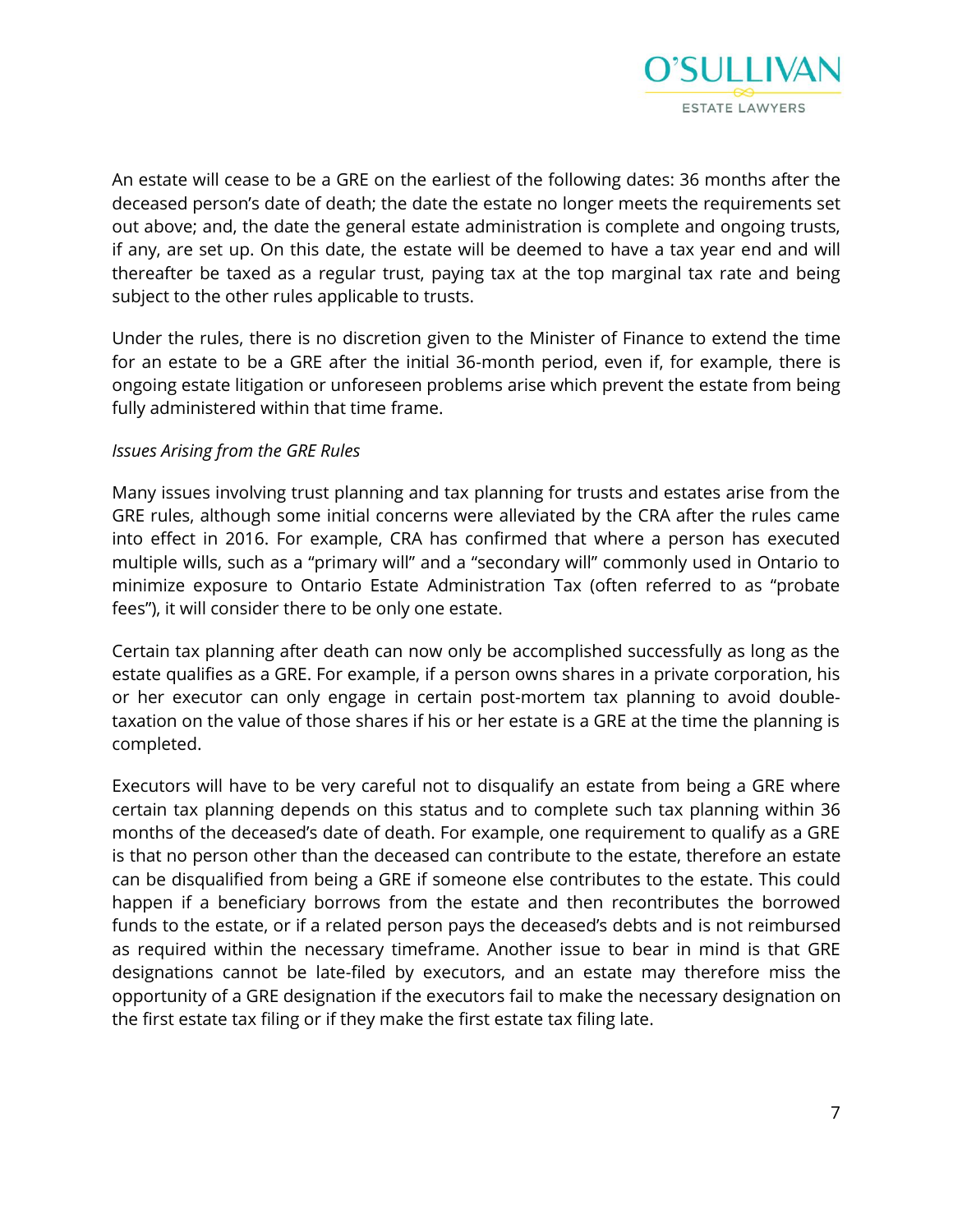

Where such post-mortem tax planning is expected or potentially beneficial, qualified advisors should review a person's estate planning to ensure the executors have the necessary powers and flexibility to allow them to complete tax planning after death and maintain an estate's GRE status for as long as it may be necessary and possible to do so.

# *Charitable Donations by a Trust or Estate*

This Advisory does not examine the impact of the 2016 changes to the charitable donation rules applicable to trusts and estates, as these rules are intricate and complex. For a discussion of these rules, please see our Advisory "[Charitable Giving](https://www.osullivanlaw.com/Advisory-Letters/Chairitable-Giving.pdf)". However, it should be noted that it is important to maintain an estate's GRE status in order to claim charitable donation credits against 100% of net income in the year of death and the year immediately preceding death (as opposed to the 75% of net income limit which applies during a person's lifetime) and to maximize donation tax credits for the estate.

# **Exemptions from Top Marginal Tax Rates**

Unlike an inter vivos trust, for which there is no exemption from the application of the top marginal tax rate on its income, there are exemptions available for two types of testamentary trusts: Graduated Rate Estates (discussed above) and Qualified Disability Trusts (discussed below). These types of trusts are also exempted from certain other rules to which trusts are generally subject, such as the requirement to have a calendar year-end.

### *Qualified Disability Trusts*

The second exemption is for a "qualified disability trust" ("QDT"). Trusts that qualify as QDTs will be taxed at graduated tax rates. QDTs are for the benefit of certain disabled beneficiaries, and with the inclusion of appropriate terms can allow such disabled beneficiaries to benefit from trust distributions while still being eligible for government disability benefits (e.g. Ontario Disability Support Payments or "ODSP").

To qualify as a QDT, a trust must:

- 1. Have at least one beneficiary who qualifies for the federal disability tax credit (the "qualifying beneficiary") who is specifically named in the trust;
- 2. File a joint annual election with one or more qualifying beneficiaries (the "electing beneficiary" or "electing beneficiaries");
- 3. Be resident in Canada for the elected year(s); and,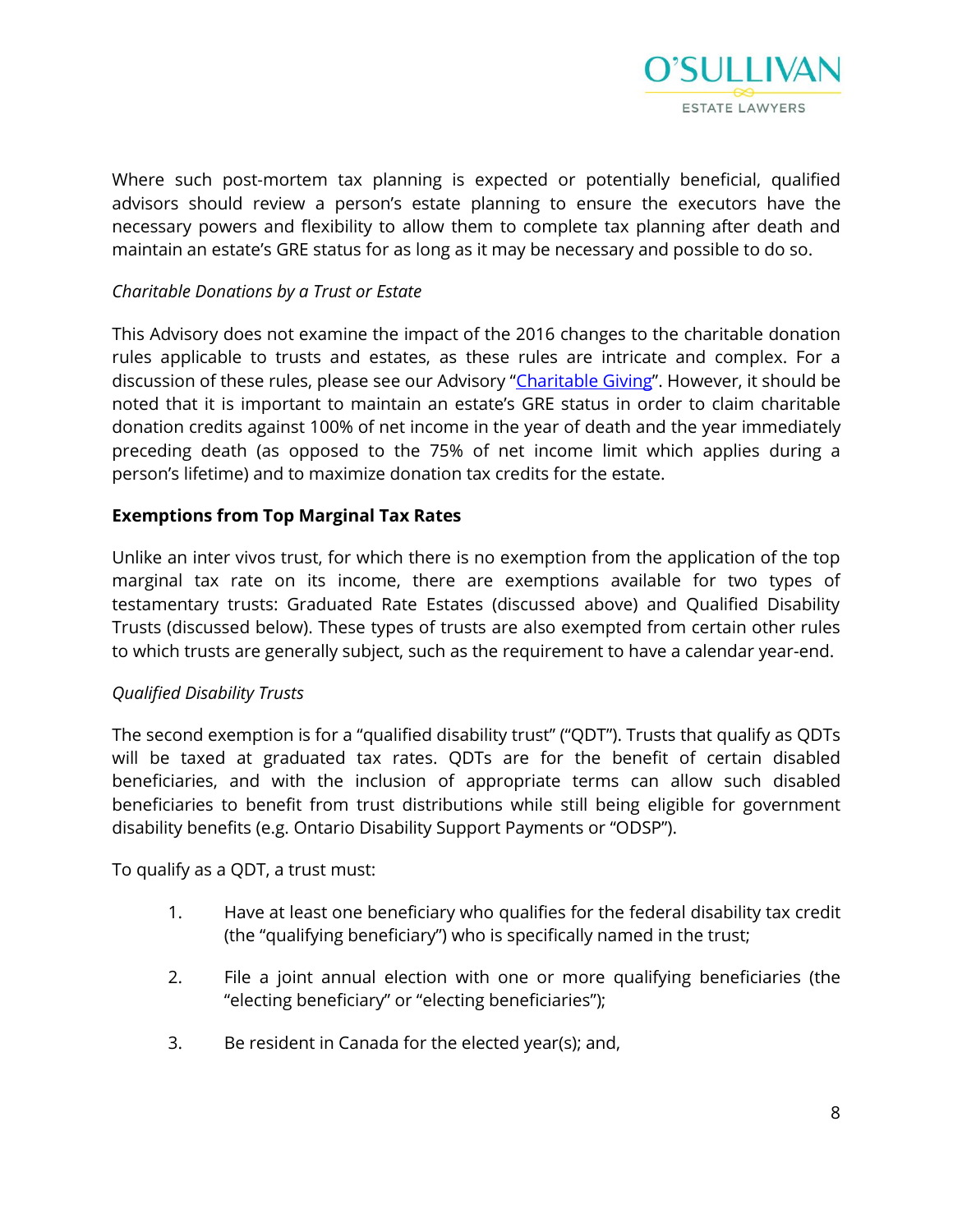

4. Be a testamentary trust (see above under GREs for further information on this requirement).

A qualifying beneficiary can jointly elect with only one trust for the QDT qualification. Only one qualifying beneficiary is required to be an electing beneficiary for each QDT, although a QDT can have multiple qualifying beneficiaries.

Problems may arise in making the joint election to be treated as a QDT if the qualifying beneficiary is not legally capable of making an election and has no legal representative who can make the election on his or her behalf. If this is the case, it will be necessary to obtain a court appointment of a guardian of property for the qualifying beneficiary in order to be able to make the joint election. Such appointments, however, come with an extensive range of legal responsibilities, often require onerous compliance, and are subject to court supervision.

Also, there is a tax recovery mechanism in the rules which will be triggered in any year in which the trust stops qualifying as a QDT or a capital distribution is made from the trust to a non-electing beneficiary.

For further information and a more detailed discussion of planning for special needs beneficiaries, see our Advisory "Estate Planning to Benefit Family Members with Special [Needs](https://www.osullivanlaw.com/Advisory-Letters/Estate-Planning-to-Benefit-Family-Members-with-Special-Needs.pdf)".

### **INCOME SPLITTING, ATTRIBUTION OF INCOME AND OTHER SPECIAL TAX RULES**

For taxation purposes, inter vivos and testamentary trusts are treated as distinct individual taxpayers. The annual net income earned in a trust that is not paid or made payable to a beneficiary in the year the income is earned is taxed in the trust (as noted above, at the highest marginal tax rate).

The annual net income can be split among the beneficiaries of the trust, which may reduce the overall amount of tax owing on income earned by the trust, provided that in the case of inter vivos trusts certain rules known as the "attribution rules" do not apply, as discussed further below. When income is paid or made payable to one or more of the beneficiaries of the trust and taxed at the respective beneficiary's own graduated tax rates, tax can be minimized if that beneficiary has little or no other income or is in one of the lower tax brackets.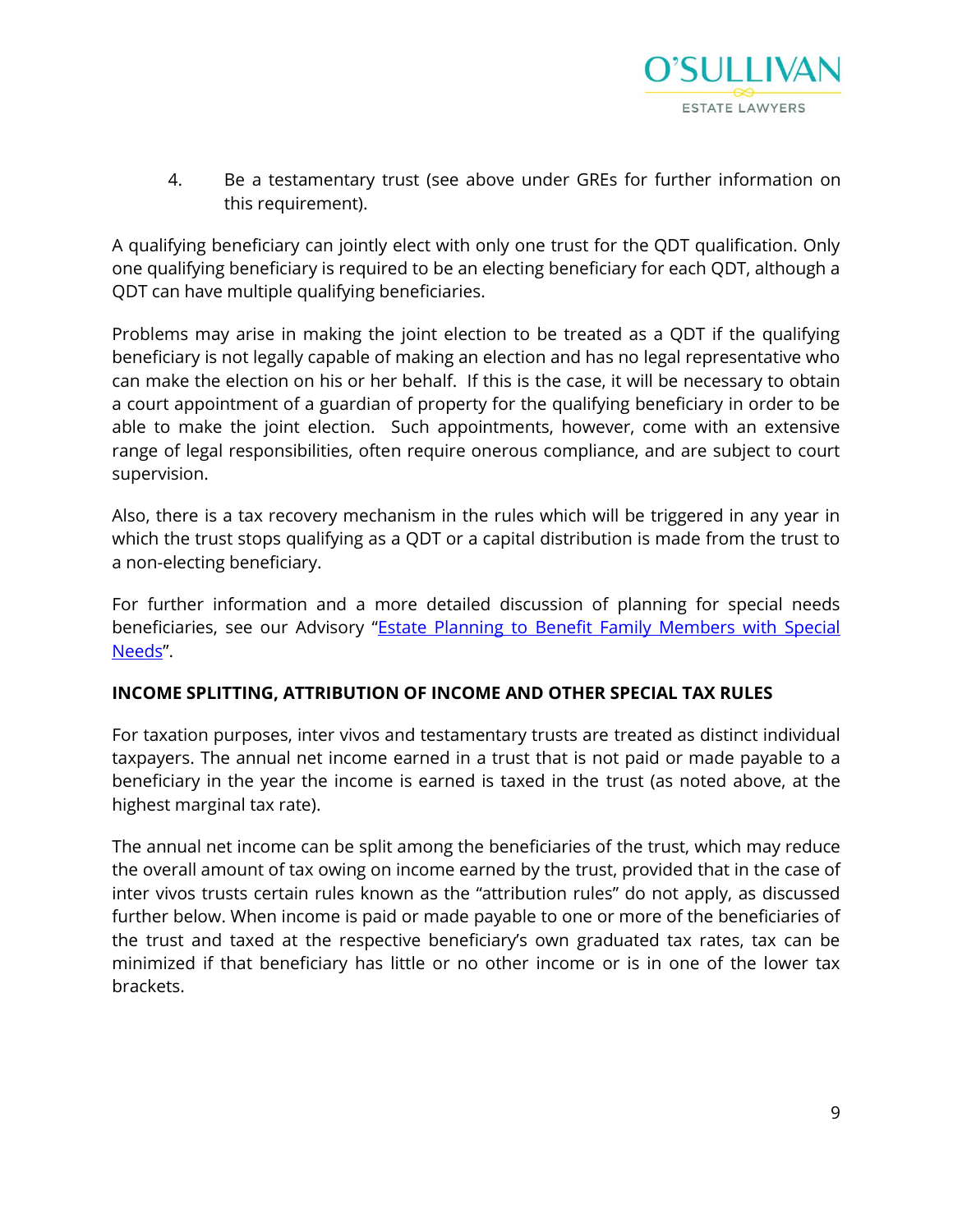

# *Attribution of Income*

An inter vivos trust must be properly structured from a tax perspective in order for income splitting to be achieved. Testamentary trust tax rules do not have some of these restrictions as the testator is deceased, and therefore tax policy considerations which form the basis for the attribution rules applicable to inter vivos trusts, which are designed to prevent income splitting, do not apply.

The so-called "attribution" rules under the ITA limit or prevent income splitting in a variety of circumstances, including the following:

- Property is gifted or loaned at less than the prescribed rate of interest under the ITA by one spouse to the other spouse (if the receiving spouse is resident in Canada) or to a trust for the other spouse's benefit, in which case any income or capital gains (or losses) arising from the property will be attributed back to the transferor spouse;
- Property is loaned by an individual at less than the prescribed rate of interest under the ITA to a person with whom the transferor individual does not deal at arms' length or to a trust for this person's benefit, in which case any income earned on the loaned funds (but not losses or capital gains) will be attributed back to the lender;
- Property is gifted or loaned at less than the prescribed rate of interest under the ITA by an individual to a person under the age of 18 who is resident in Canada and with whom the transferor individual does not deal at arms' length or to a trust for this person's benefit, in which case any income arising from the property will be attributed back to the transferor individual. However, if property is gifted or loaned at less than the prescribed rate of interest under the ITA to a trust for the benefit of children or grandchildren who are under age 18 and the trust earns capital gains, there is no attribution under the ITA of the capital gains to the person who contributed the property to the trust when the gains are paid or made payable to children or grandchildren. After a child reaches the age of 18 the trust can begin allocating interest and dividends, in addition to capital gains, to the child to take advantage of their lower marginal tax rate (subject to other attribution rules);
- Dividends received on shares of private corporations held by a child under the age of 18 or by a trust for his or her benefit while he or she has a parent resident in Canada arising from certain types of income in the corporation, in which case the dividends are taxed at the top marginal tax rate in the hands of the minor child (known as the "kiddie tax");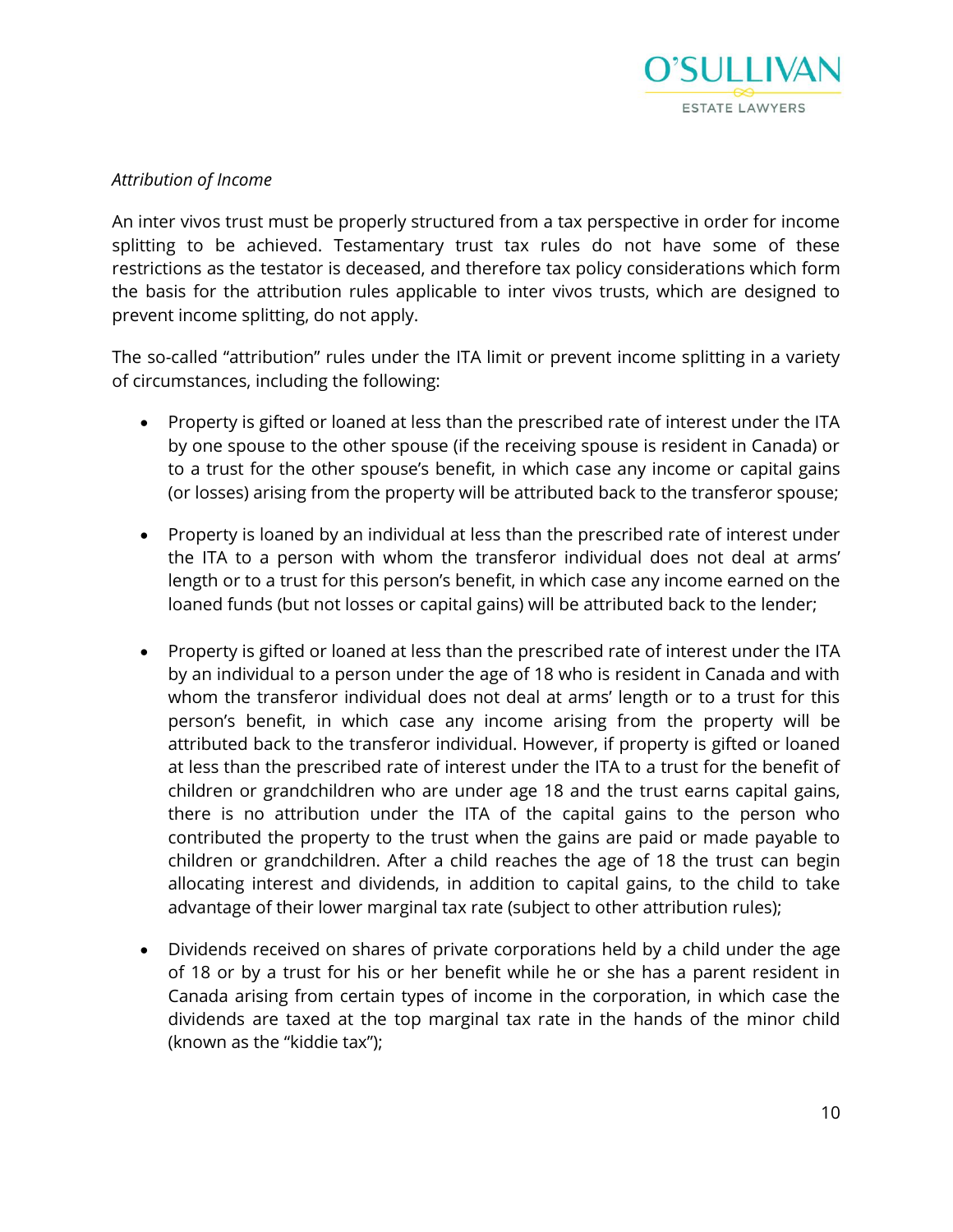

 Dividends and interest received by an adult or a trust for his or her benefit from a private corporation that is a "related business", meaning an individual who is resident in Canada at any time in the year and is related to the adult who receives the dividends or interest is either actively engaged in the business or owns 10% or more of the equity in the corporation carrying on the business. These rules are known as the "TOSI" rules or tax on split income rules. There are various rules dealing with whether a corporation carries on a business and exclusions such as for a spouse who is at least 65 years old and adults who contribute to the business, and for the allocation of capital gains to anyone over 18 years old from the disposition of qualified small business corporation shares or qualified farm or fishing property.

The ITA does not provide a definition of persons who do not deal at arm's length with each other, but typically these include related individuals, being a parent, child (or remoter descendant), stepchild, sibling, spouse or common law partner, and spouse's sibling. Certain corporations and trusts can be non-arm's length persons too.

The attribution of income and TOSI rules are complex and an exhaustive review of them is beyond the scope of this Advisory. Professional advice should be obtained where it appears they may apply. In addition, there are methods of planning to ensure the attribution rules do not apply. For example, attribution of income can be avoided if funds are loaned at the prescribed rate under the ITA.

### *Rollout of Capital Property to Beneficiaries*

Proper structuring of a trust from a tax perspective will be necessary if assets are to be rolled out to beneficiaries tax-free in the future in order to avoid the application of other attribution rules under the ITA known as the "reversionary trust" rules. As noted above, many inter vivos trusts are settled with certain assets with the future goal of transferring those assets to children when they are older, while also removing them from being taxed in the hands of the parent for the intervening period.

Subsection 75(2) of the ITA provides that where an individual transfers property to a trust but the individual controls the property or has a reversionary right to or veto over the property, the income and capital gains from the property will be taxed in the hands of the transferor individual and the rollout of assets tax-free from the trust to beneficiaries will not be allowed. This would arise where the individual:

- transfers property to a trust which he or she can revoke;
- is a capital beneficiary of the trust;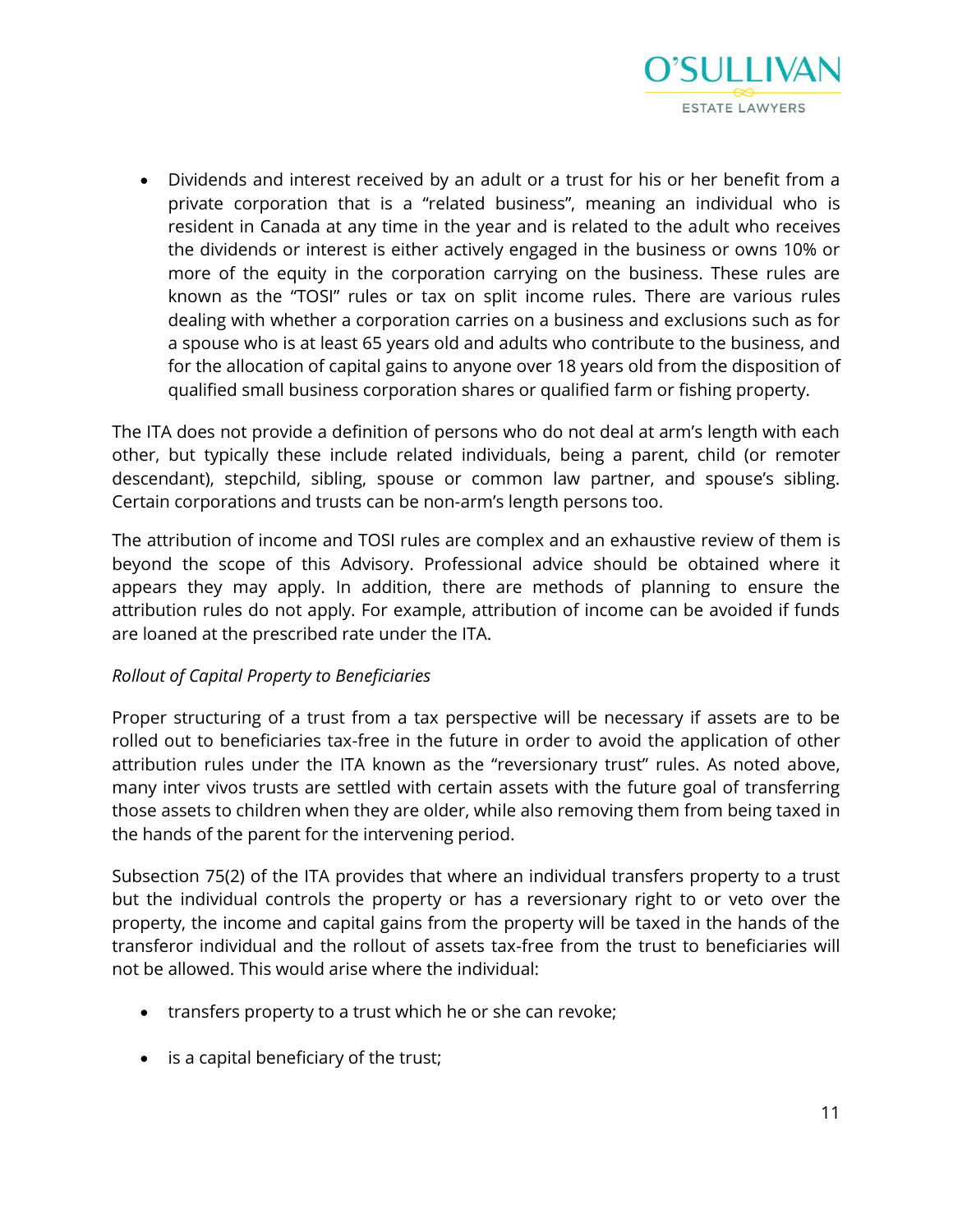

- can appoint the property to himself or herself in the future;
- is a sole trustee of the trust or has a veto power over the other trustees.

# *Principal Residence Exemption and Limitations on Availability for Trusts*

If a trust will own real property, or if it might acquire it in the future, the trust may not be able to claim the principal residence exemption, and if so, the increase in the value of the residence owned by the trust will be subject to capital gains tax. Alter ego and joint partner trusts, qualified spouse trusts and QDTs, as well as testamentary trusts settled for a minor child by a parent (while the child is a minor), are the only trusts that can claim the principal residence exemption for any year the trust qualifies for the exemption.<sup>1</sup>

To qualify for the exemption in any year, the trust must designate a "specified beneficiary", being a beneficiary of the trust who normally inhabited the residence or whose spouse, former spouse or child normally inhabited the residence. This "specified beneficiary" must also be resident in Canada for the year(s) for which the exemption is claimed.

### **TAX COMPLIANCE AND INFORMATION DISCLOSURE**

### **Inter Vivos and Testamentary Trusts**

 $\overline{\phantom{a}}$ 

A trustee must ensure that tax filings are completed and filed for the trust and any income tax owing is paid. Typically, if a trust receives any income during the calendar year, a T3 trust income tax return reporting this income must be filed by the trustee(s). All trusts (inter vivos and testamentary) are required to have a calendar year-end in Canada. T3 trust returns are due 90 days after the end of the calendar year in which the income was earned.

Beginning with the 2022 income tax year, proposed legislation would require Canadian resident trusts (with certain exceptions), including deemed resident trusts<sup>2</sup>, to file an annual T3 trust and information return, which would include disclosure of specified information regarding the settlor, trustees, beneficiaries, and anyone who exerts control over the trust, such as protectors, whether or not the trust earned income in any year.

<sup>1</sup> However, the Tax Policy Branch of the Ministry of Finance (Canada) has recommended that the Minister of Finance and Parliament amend these rules to allow an inter vivos trust for the benefit of an individual who is eligible for the disability tax credit to be eligible to claim the principal residence exemption as long as certain conditions are met. It remains to be seen if the Minister and Parliament agree with and carry forward this recommendation.

<sup>&</sup>lt;sup>2</sup> Deemed resident trusts are defined in the ITA and are subject to complex definition and compliance rules. Discussion of these trusts is beyond the scope of this Advisory.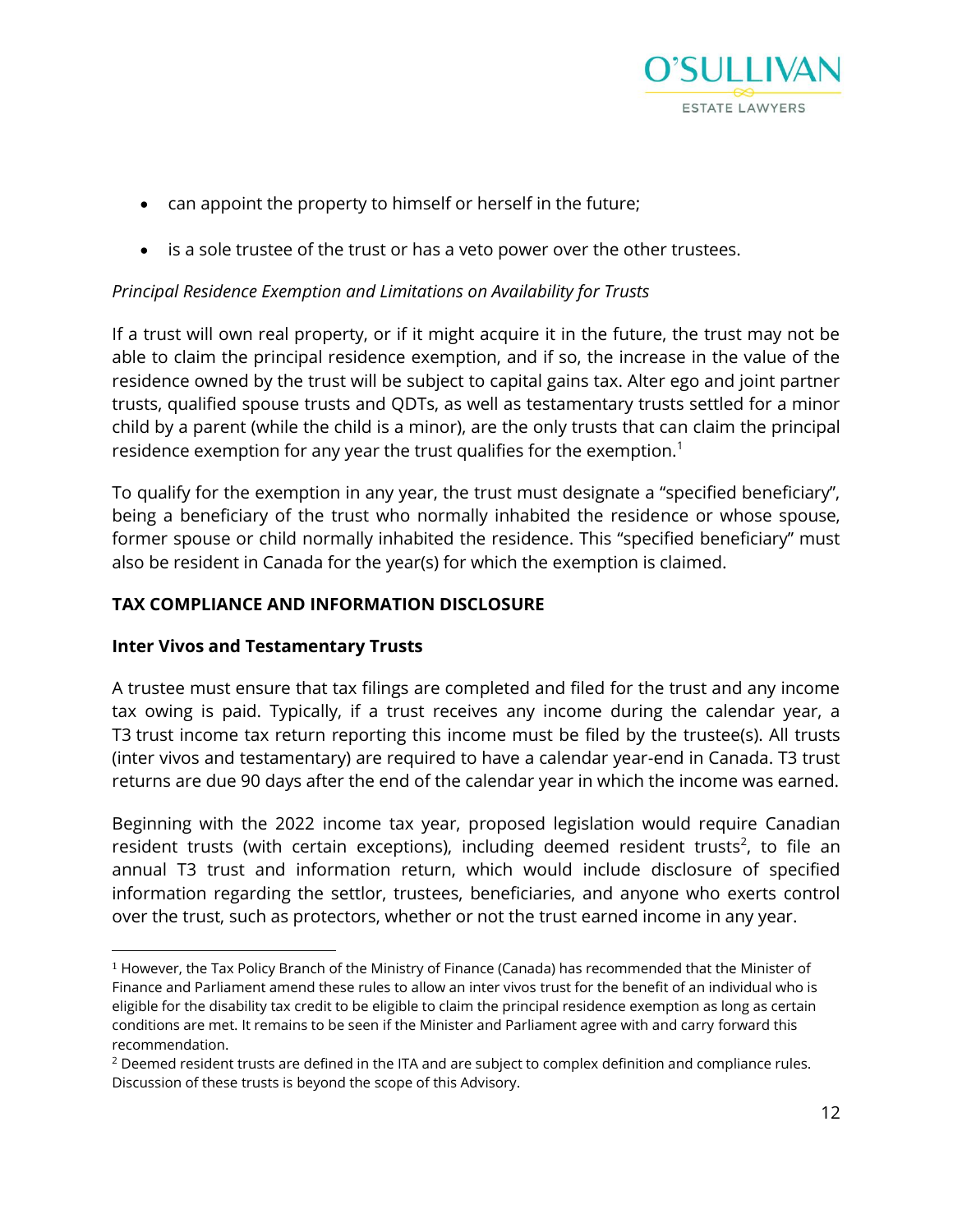

#### **Estates**

 $\overline{\phantom{a}}$ 

An estate trustee (whether the deceased died with or without a will) must ensure that certain tax filings are completed and filed for the deceased and for the estate and any income tax owing is paid. The following are typical tax filings necessary for an estate:

- (a) income tax returns for any taxation year prior to the year of death not previously filed, which are due April 30<sup>th</sup> of the year after the end of the taxation year for which the return is being filed, except if the person died after the end of the previous taxation year but before April  $30<sup>th</sup>$  of the following year, in which case the deadline for filing the previous year's return will be six months after his or her date of death;
- (b) a final or "terminal" income tax return for the year of death covering the period from January 1st to the date of death, which is due April 30<sup>th</sup> of the year following the year the person died, except if he or she died between November  $1<sup>st</sup>$  and December 31 $<sup>st</sup>$ , in which case the</sup> deadline for the terminal returns will be six months after his or her date of death<sup>3</sup>;
- (c) if the estate receives any income after the person's death and before the estate is fully distributed, a T3 trust return covering income received on the estate assets from the date of death to either the end of the calendar year or the estate year (365 days later), whichever period is elected by the estate trustees, which is due 90 days from the end of the tax year elected by the estate trustees.

There are other tax returns which are optional but which may be filed for the estate. These include a "rights and things" return which is completed and filed with the terminal tax return. A discussion of this and other optional tax filings for estates is beyond the scope of this Advisory.

<sup>&</sup>lt;sup>3</sup> A further extension is allowed for individuals who were carrying on a business, or who's spouse was carrying on a business, in their year of death, to allow the terminal return to be filed on or before June 15<sup>th</sup> for deaths occurring before December 15<sup>th</sup> and six months from date of death for deaths occurring between December  $15<sup>th</sup>$  and  $31<sup>st</sup>$ .